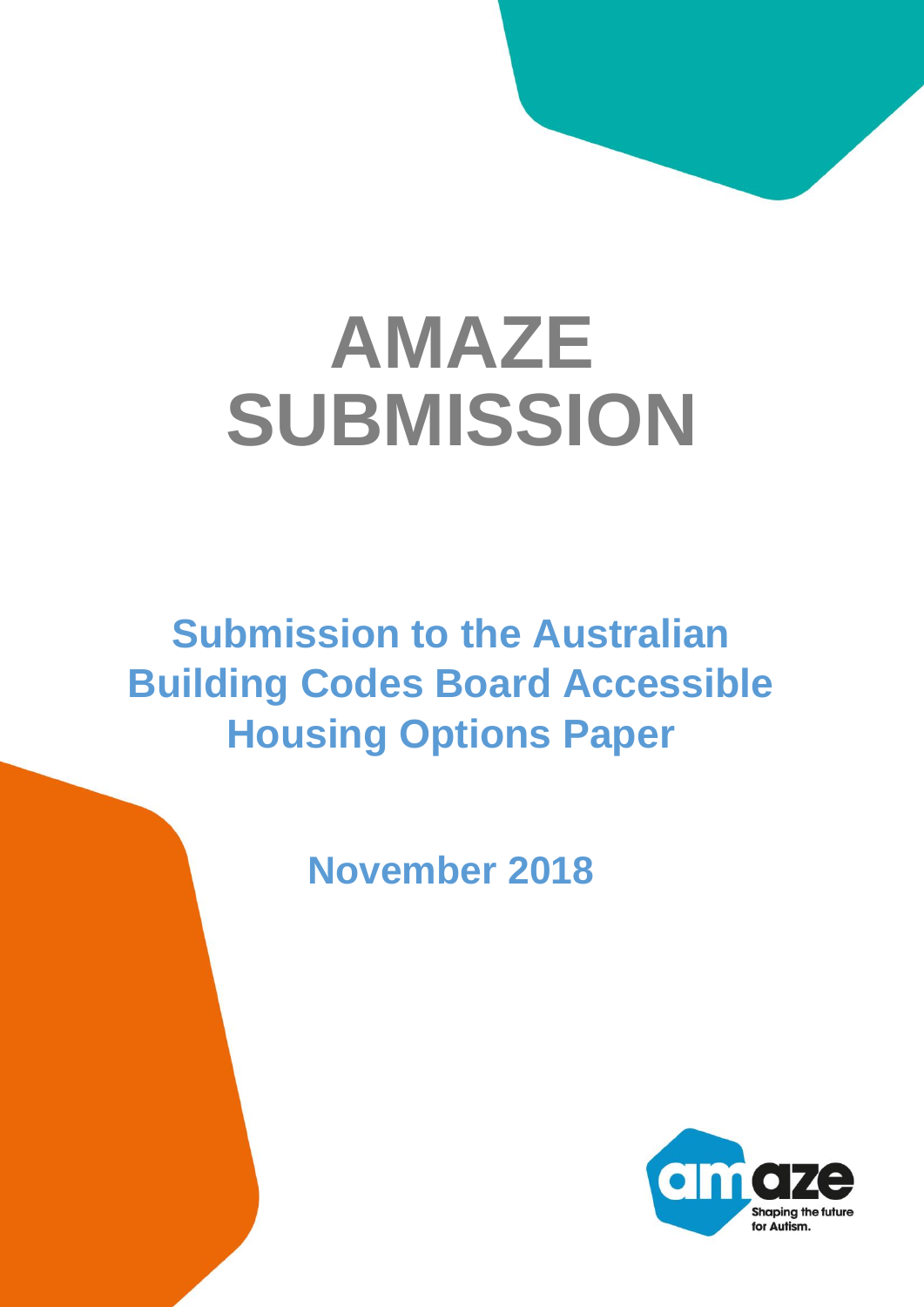# **Contents**

| 3. |                                                                                         |  |  |
|----|-----------------------------------------------------------------------------------------|--|--|
|    | 4. The barriers faced by autistic people in accessing built and natural environments  6 |  |  |
| 5. |                                                                                         |  |  |
| 6. | Minimum accessibility standards to support the needs of autistic people? 8              |  |  |
| 7. |                                                                                         |  |  |
| 8. |                                                                                         |  |  |
|    | 8a.                                                                                     |  |  |
|    | 8b.                                                                                     |  |  |
| 9. |                                                                                         |  |  |

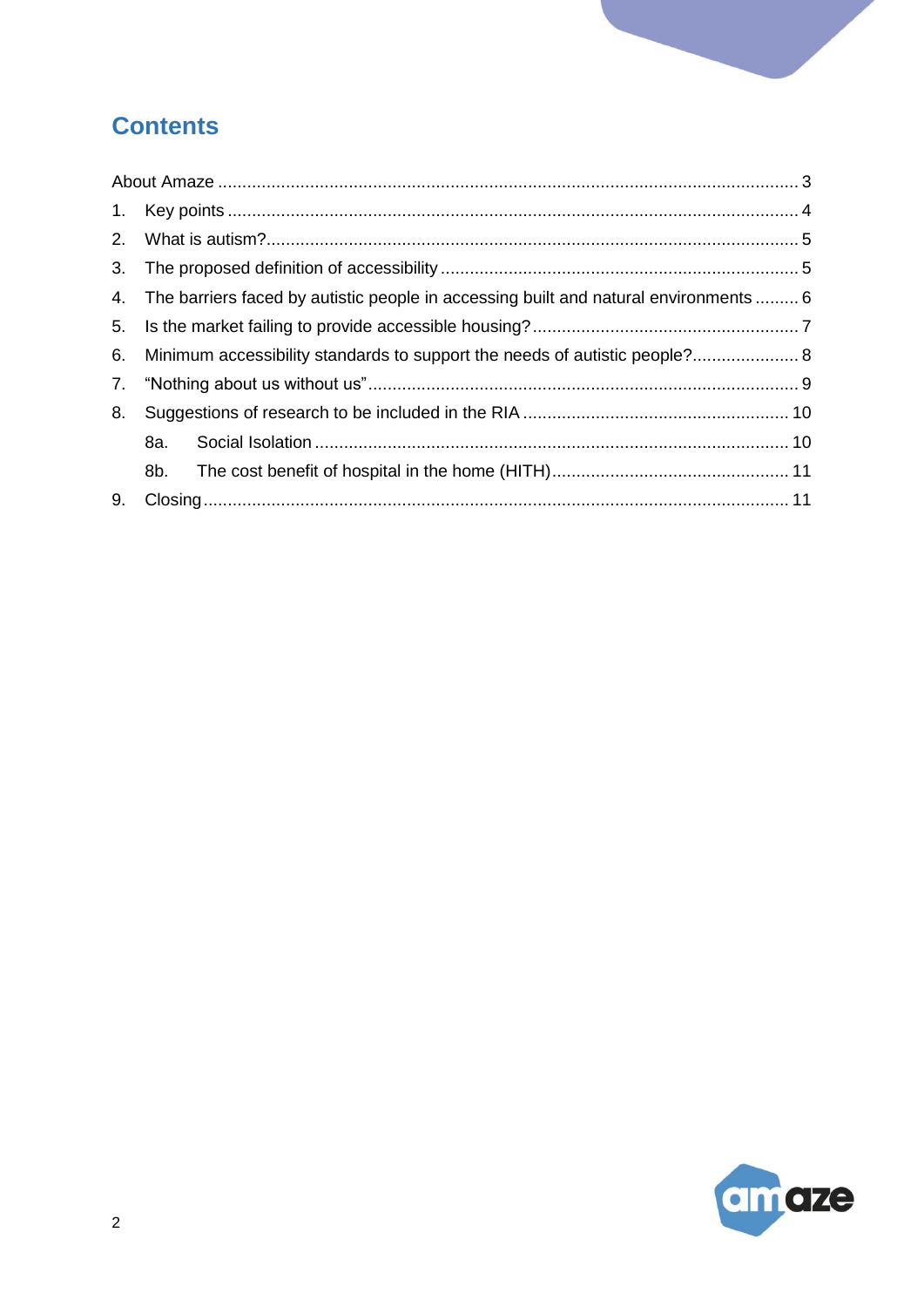

## <span id="page-2-0"></span>**About Amaze**

Amaze is the peak body in Victoria for autistic people and their supporters. Amaze is a notfor-profit organisation established in 1967 that represents around 55,000 autistic Victorians.

In 2015 Amaze launched its Strategic Directions to 2040 – a 25 year plan to achieve social impact where society respects every autistic person and they have real opportunities to participate and contribute. To achieve this, our three main goals are to:

- Increase community awareness and understanding of autism;
- Improve attitudes and behaviours towards people on the autism spectrum;
- Create more opportunities for people on the autism spectrum to participate and contribute to society in meaningful ways**.**

Amaze operates under a number of principles that guide our work and underpin our decision making. They are:

- 1. **Autistic People at the Centre**  We embody the motto "nothing about us without us". We act as a facilitator to ensure the voices and needs of autistic people and their families/supporters are heard in the wider world. We actively engage with autistic people and their supporters to inform our priorities, how our organisation is governed and operates, and how we design and deliver our activities. We actively work to improve attitudes and behaviours towards autistic people and their families/supporters.
- 2. **Collaboration and Partnership.** We recognise that we cannot achieve our social impact goals alone and so we actively seek out like-minded people and organisations as partners.
- 3. **Courage and Independence** We condemn any discrimination and ableism used to stigmatise or invalidate the life experience of autistic people. Whilst we adopt a practice of partnership, the needs of autistic people and their families will always come first, and we will speak out and challenge any government or organisation's policy or practice that compromises autistic people.
- 4. **Evidence based** We seek data and evidence to underpin decision making and we measure the outcomes of our work wherever possible. We advocate for greater collection of and accessibility to, data from public institutions that measure and track outcomes for autistic people and result in greater accountability.

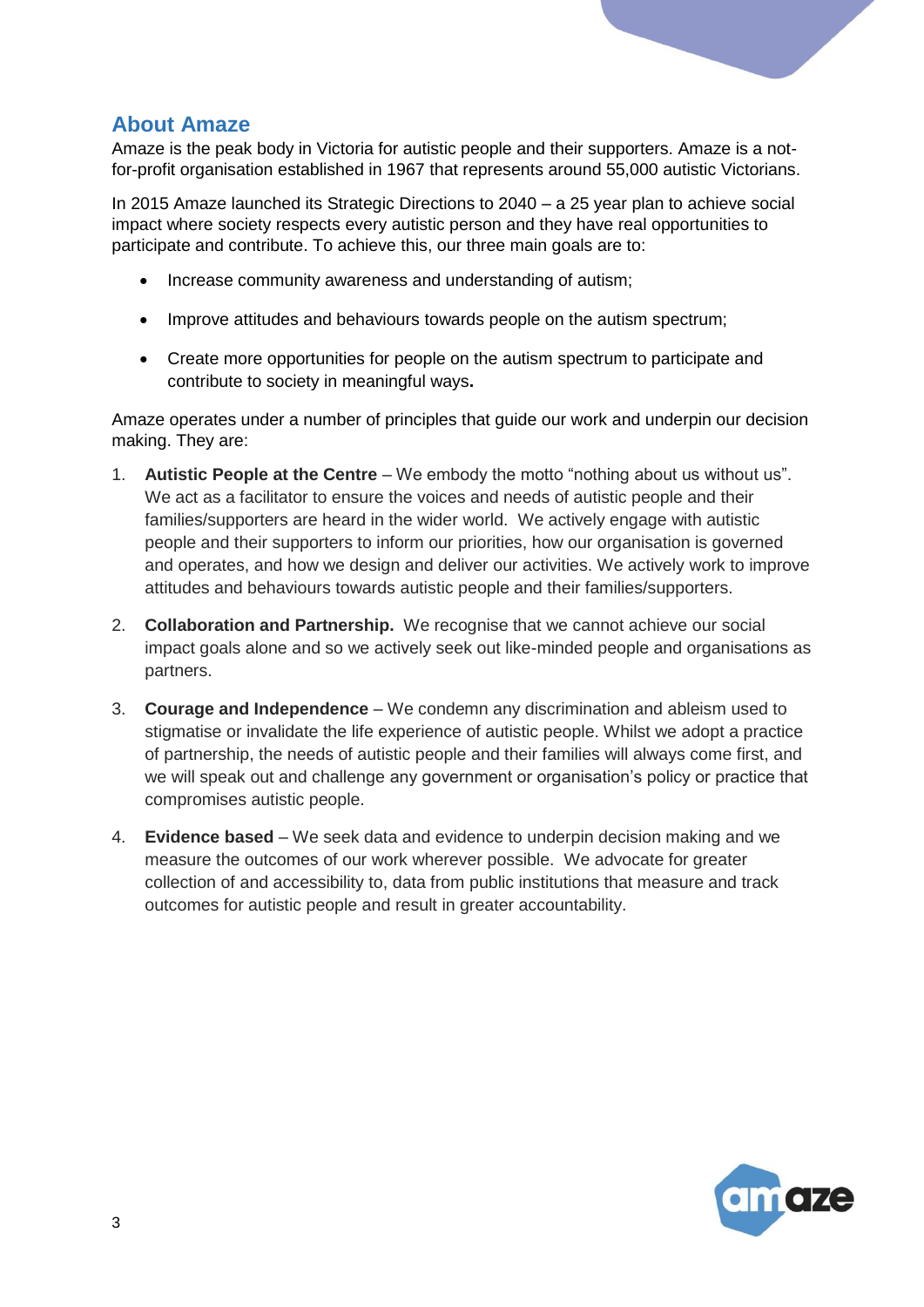# <span id="page-3-0"></span>**1. Key points**

Amaze welcomes the opportunity to provide a submission into the Australian Building Codes Board (ABCB) Accessible Housing Options Paper.

We are pleased that the Building Ministers' Forum agreed that a national regulation impact assessment (RIA) be undertaken by the ABCB, in consultation with Disability Ministers through the Disability Reform Council (DRC), on the costs and benefits of applying a minimum accessibility standard to all new residential dwellings in Australia.

The key points that Amaze would like to make are:

- That any minimum accessibility standard should consider the needs of all people with a disability, including autistic people.
- The RIA should consider the cost benefits of specific inclusions in a minimum accessibility standard to cater for autistic people. If the view is taken that minimum accessibility standards are not cost effective to meet the needs of autistic people, consideration should be given to whether Livable Housing Design Guidelines could better meet these needs (ideally linking guidelines to any minimum accessibility standard as a mandatory consideration).
- That the ABCB directly consult with the elderly and people with a disability (including autistic people), who tend to be more isolated to contribute to such processes.
- That there is a market failure in providing accessible residential dwellings and a minimum accessibility standard would make the market more efficient, whilst contributing to social aims of greater accessibility.
- That certain cost benefit analysis should be included in the RIA to ensure it encompasses the societal benefits of a minimum accessibility standard, including:
	- $\circ$  The costs of social isolation, as it could be argued that lack of access to residential dwellings would be a contributing factor to social isolation i.e. inability to access friends or families houses.
	- o The benefits of enabling policies to reduce demand and cost of the health system. For example, minimum accessibility standards could help assist greater roll out of hospital in the home, due to greater accessibility of residential dwellings.

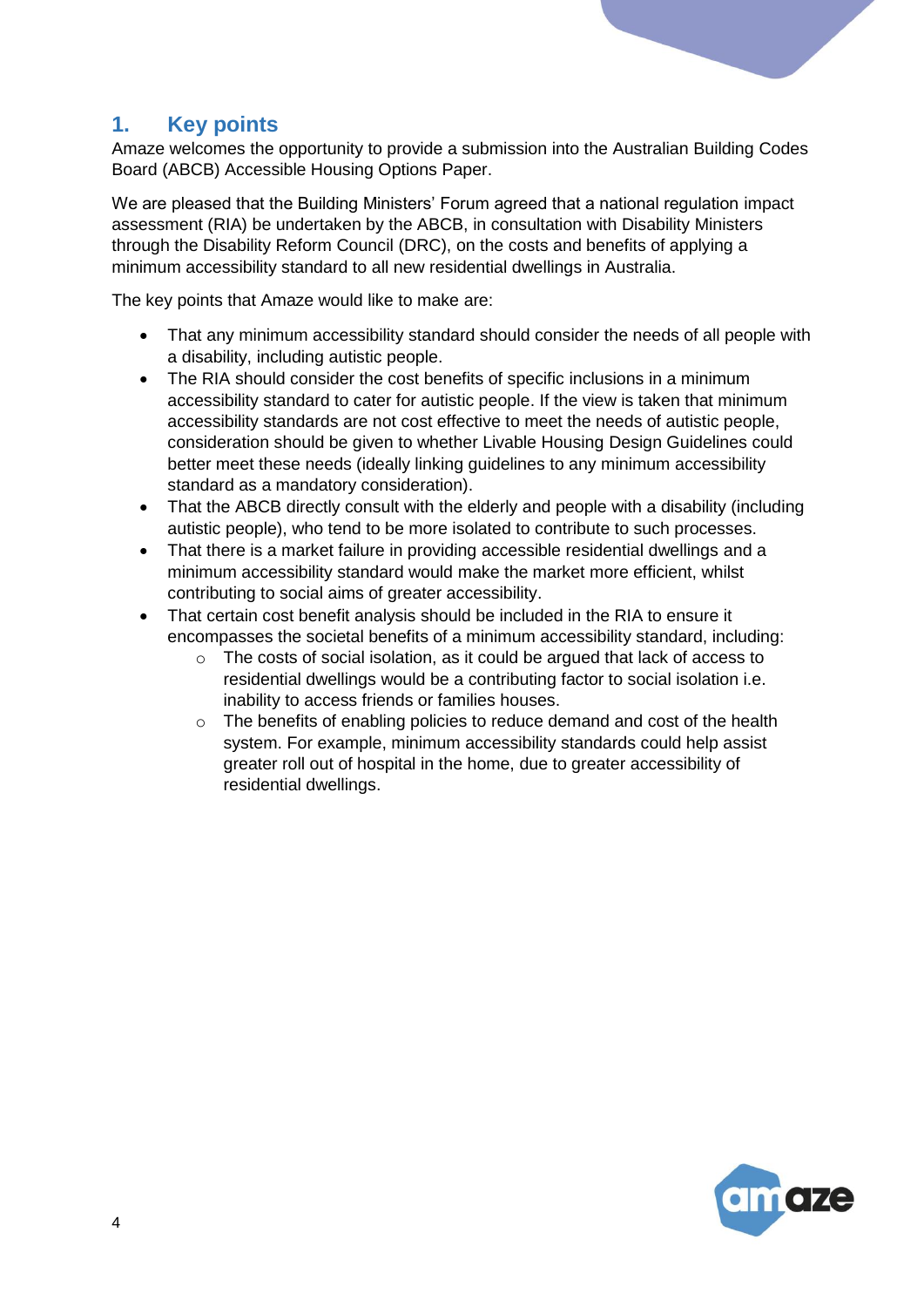

# <span id="page-4-0"></span>**2. What is autism?**

Autism is a neurodevelopmental condition which affects the brain's growth and development. It is a lifelong condition, with symptoms that appear in early childhood.

No two autistic people are alike as they will experience autism in different ways. All people on the autism spectrum are different and will experience autism in different ways. Every autistic individual is different and will experience autism in different ways, however these features are always present in some form:

Challenges in communicating and interacting with other people:

- Sharing interests and emotions. This can range from a lack of interaction to wanting to interact, but not knowing how to do it in an appropriate way.
- Using and understanding non-verbal communication, such as body language, eye contact or facial expressions.
- Making friends, maintaining friendships and adjusting behaviour to different social situations.

#### Sensory processing difficulties

 Being either over- or under-sensitive to sensory stimuli, including to sounds, smells, tastes, textures or visual stimuli. Often the same person will be over-sensitive to some things and under sensitive to others.

Repetitive routines in behaviour interests or activities:

- Repetitive speech, movements or use of objects.
- Routines, rituals or resistance to change.
- Interests that are very intense or narrow in focus.

Autism Spectrum facts:

- Autism affects around 1 in every 100-110 people, with around 164,000 Australians with autism  $(2015).<sup>1</sup>$
- 85 per cent of Australians have personal contact with a person with autism.<sup>2</sup>
- Autism is the largest NDIS diagnostic group with 29% of total plans. $3$

# <span id="page-4-1"></span>**3. The proposed definition of accessibility**

The Options paper defines accessible housing as "any housing that includes features to enable use by people either with a disability or through their life stages".

Amaze supports this definition, noting that such a definition would be inclusive of the needs of autistic people.

<sup>&</sup>lt;sup>3</sup> NDIS National Dashboard as at 30 June 2018. https://www.ndis.gov.au/medias/documents/national[aug18/National-Dashboard.pdf](https://www.ndis.gov.au/medias/documents/national-dashboard-aug18/National-Dashboard.pdf)



<sup>1</sup> ABS, 4430.0 - Disability, Ageing and Carers, Australia: Summary of Findings, 2015.

<sup>2</sup> Amaze, Strategic Directions to 2040 and Strategic Plan 2018-2021, 2018.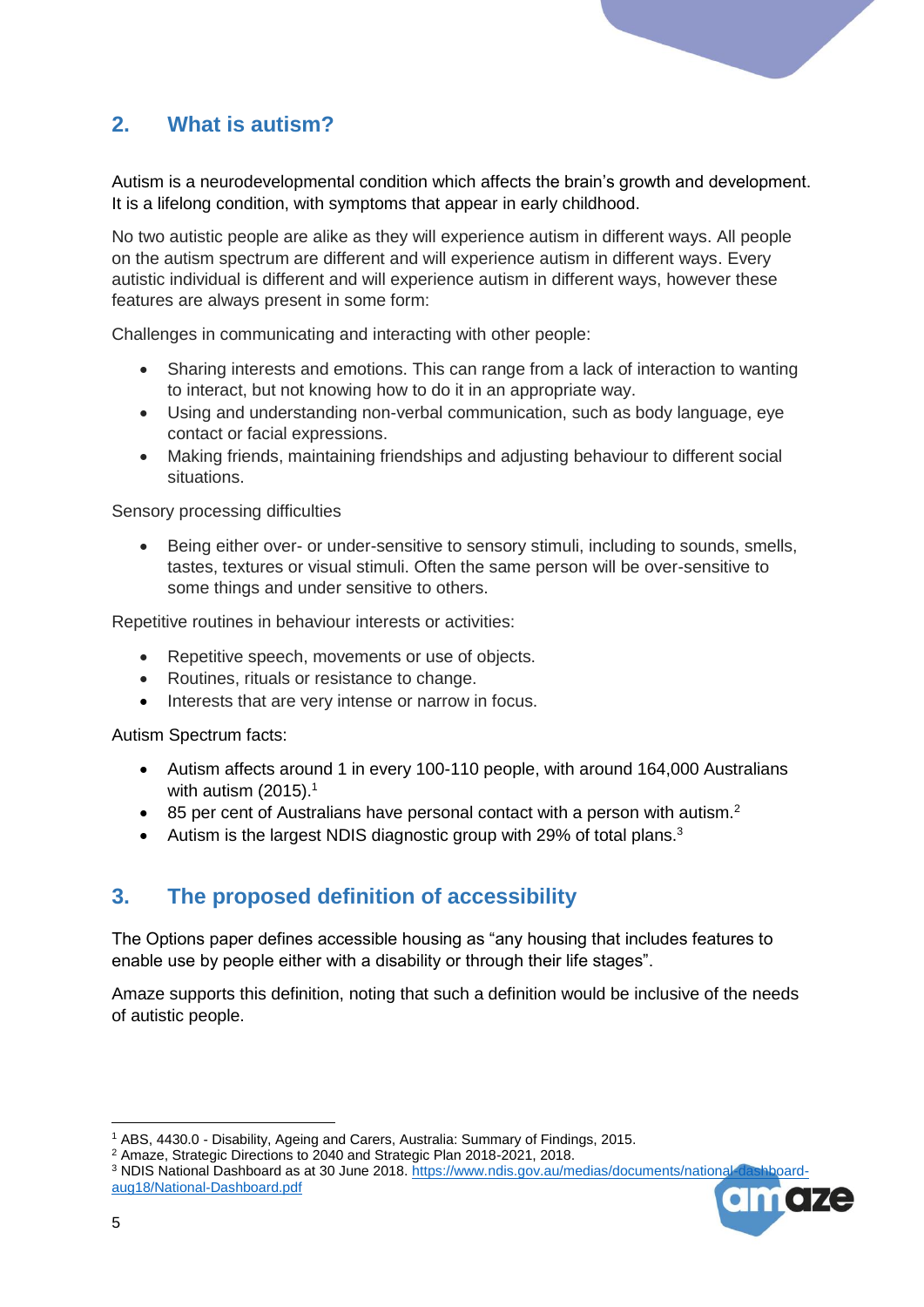# <span id="page-5-0"></span>**4. The barriers faced by autistic people in accessing built and natural environments**

Given the varied characteristics and needs of autistic people, the barriers to accessible housing will also be varied and experienced differently. However, there is evidence that common barriers experienced by autistic people when seeking to find accessible housing can commonly relate to structural or physical features of housing, including lighting, acoustics, smells, colours, spatial features and flow, flooring and other design elements.

We emphasise again that all autistic people will experience these barriers differently. For example, an autistic person that experiences hyper-sensory sensitivity to noise or lighting may experience sensory overload, anxiety and/or be unable to interact, participate or remain in an environment. A person that experiences hypo-sensory sensitivity may respond similarly if the environment does not meet their sensory needs, i.e. relating to touch or visual stimuli.

Of note, researched commissioned by Amaze found that 67.8% of survey respondents avoided community spaces due to the level of light or noise.

This study also asked whether in certain settings (educational institutions and employment), adjustments to lighting and/or sound levels and/or other sensory (smells, textures) were made to support autistic people. Based on survey respondents it found that the following percentages made such adjustments for autistic people to support their sensory needs:

- 9.4% of employers;
- 3% of post-secondary education; and
- $\bullet$  19.4% of schools  $4\overline{)}$

As illustrated above, these barriers impact the ability of autistic people to access public buildings, places and events. For further information regarding these and further barriers to accessing public places, please refer to *Amaze's Position Statement: Accessible environments for autistic people.*<sup>5</sup>

Housing design with the characteristics of autism in mind can reduce anxiety and increase independence and social participation of autistic people, it can also be cost saving and benefit to the wider community.<sup>6</sup>

An online poll of 1,012 Australians, conducted by Essential Research (commissioned by Amaze) in July 2016 found that 64% of respondents were aware that people on the autism spectrum can be over or under sensitive to stimuli like light and noise. Yet only 29% of respondents reported having a good understanding of how to support autistic people.<sup>7</sup>

It is noted that the options outlined in the discussion paper do not include any standards related to light and noise.



 $\overline{a}$ 

<sup>4</sup> Jones S et al. 2017, Experiences of Autistic People and their Families, Centre for Health and Social Research, Australian Catholic University.

<sup>5</sup> Available at<http://www.amaze.org.au/uploads/2018/03/Amaze-Accessible-environments-March-20181.pdf>

<sup>&</sup>lt;sup>6</sup> Boyle C (2016). Autism and the built environment – using design to improve outcomes. Autism Housing Pathways. Available at http://autismhousingpathways.org/wp-content/uploads/2016/04/Autism-and-the-builtenvironment-%E2%80%93-using-design-1.pdf; Shell, S (2016). Why buildings for autistic people are better for everyone. Forte Building Science.

<sup>7</sup> Essential Research 2016. The Essential Report – Autism questions, 19 July 2016.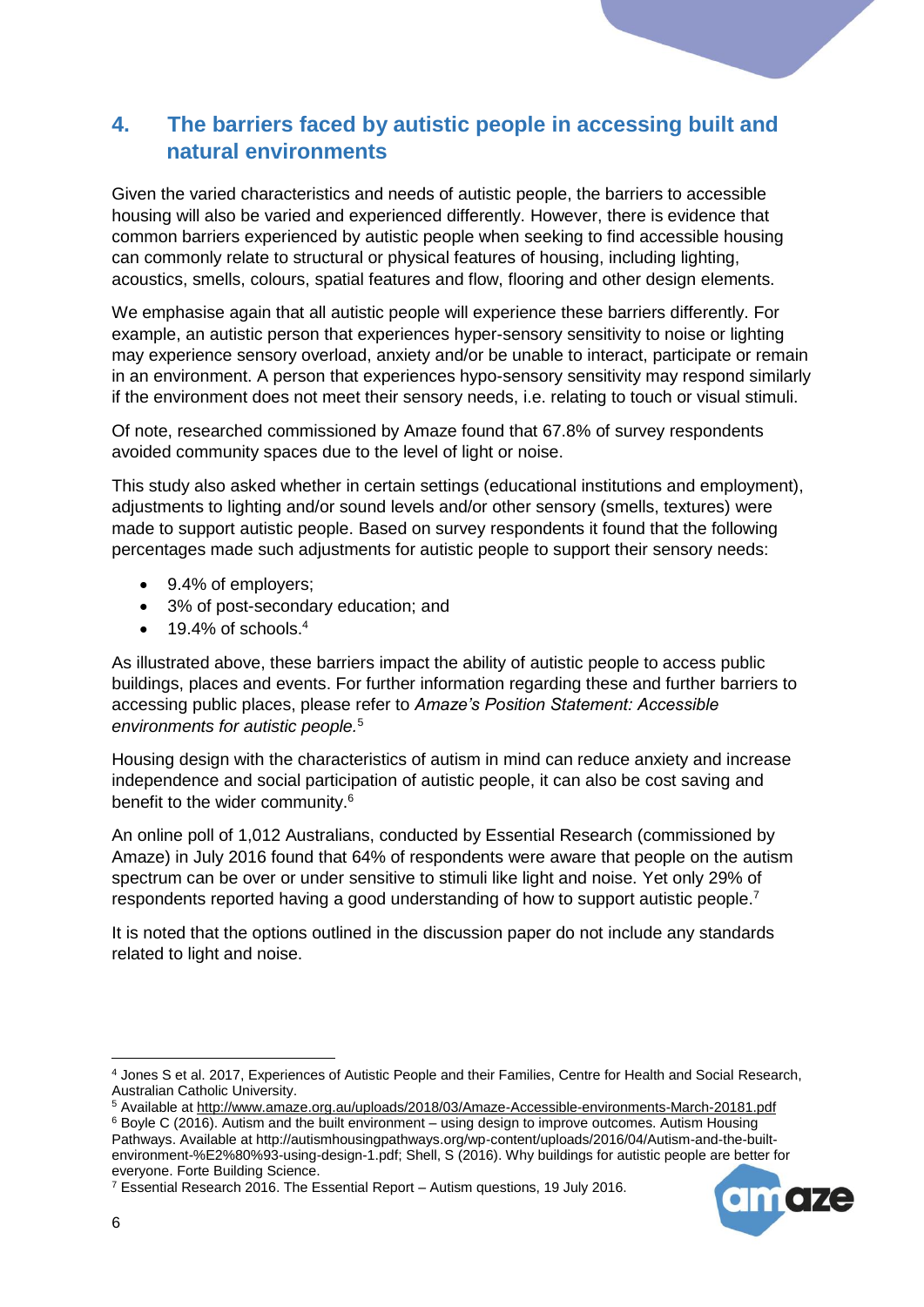# <span id="page-6-0"></span>**5. Is the market failing to provide accessible housing?**

The definition of market failure is where the allocation of goods and resources by a free market is not efficient.

The main points to illustrate that the lack of accessible housing is a market failure are:

- 1) The National Disability Strategy set an aspirational target that all new homes will be of agreed universal design standards by 2020. This has not been met as it is estimated that only five per cent of housing stock will meet a standard by 2020.
- 2) The ABCB discussion paper highlighted in its preliminary costings that the cost impact in putting minimum design standards far outweighs the costs of retrofitting at a later date.

These points make clear that the free market is currently choosing an inefficient option of not designing new accessible housing, which gets more costly over time to retrofit. It also does not support achieving the social aims of accessibility for people with a disability.

Recent reports highlighting the lack of suitable housing for autistic people include:

- Victorian Parliament (2016). Inquiry into services for people with autism.<sup>8</sup>
- Victorian Ombudsman (2018) Investigation into the imprisonment of a woman found unfit to stand trial.<sup>9</sup>

These reports highlight the comprehensive approach required to provide accessible housing to autistic people, including affordability, appropriate supports and safeguards. The Victorian Parliament (2016) recommended that the Victorian Government update its State Autism Plan and include strategies to address the housing needs of autistic adults. The Victorian Ombudsman's report explores the lack of accessible housing for autistic people leaving prison, highlighting the needs for safe and secure housing capable of protecting these vulnerable people from harm.

Amaze considers the biggest barrier to minimum accessibility standards is the additional up front cost that is required, especially considering that housing affordability is a significant issue in cities such as Melbourne and Sydney. This barrier should be considered in its full context, noting that through taxation, all Australians currently pay for retrofits of residential dwellings through government home modification schemes related to disability services (including the NDIS) and aged care services.

Amaze notes that the NDIS is forecasted to spend around \$137 million in home modifications in 2019-20 (full rollout of the NDIS).<sup>10</sup> It is assumed that with a growing ageing population that the overall cost of home modifications will increase with the ageing demographic. Some of these home modification costs borne by government could be prevented if a minimum accessibility standard was introduced, reducing the overall costs of such programs.

These costs are an important consideration noting that minimum accessibility standards are likely to reduce the costs of the NDIS and aged care services into the future. Amaze

<sup>8</sup> Victorian Parliament (2016) *Inquiry into services for people with ASD – Final Report*. Family and Community Development Committee. Available at<https://www.parliament.vic.gov.au/fcdc/inquiries/article/2588> <sup>9</sup> Victorian Ombudsman (2018) Investigation into the imprisonment of a woman found unfit to stand trial. 16 October 2018. Available a[t https://www.ombudsman.vic.gov.au/Publications/Parliamentary-Reports/Investigation](https://www.ombudsman.vic.gov.au/Publications/Parliamentary-Reports/Investigation-into-the-imprisonment-of-a-woman-fou)[into-the-imprisonment-of-a-woman-fou](https://www.ombudsman.vic.gov.au/Publications/Parliamentary-Reports/Investigation-into-the-imprisonment-of-a-woman-fou)



<sup>10</sup> NDIS, Assistive Technology Strategy, 2015. p. 7.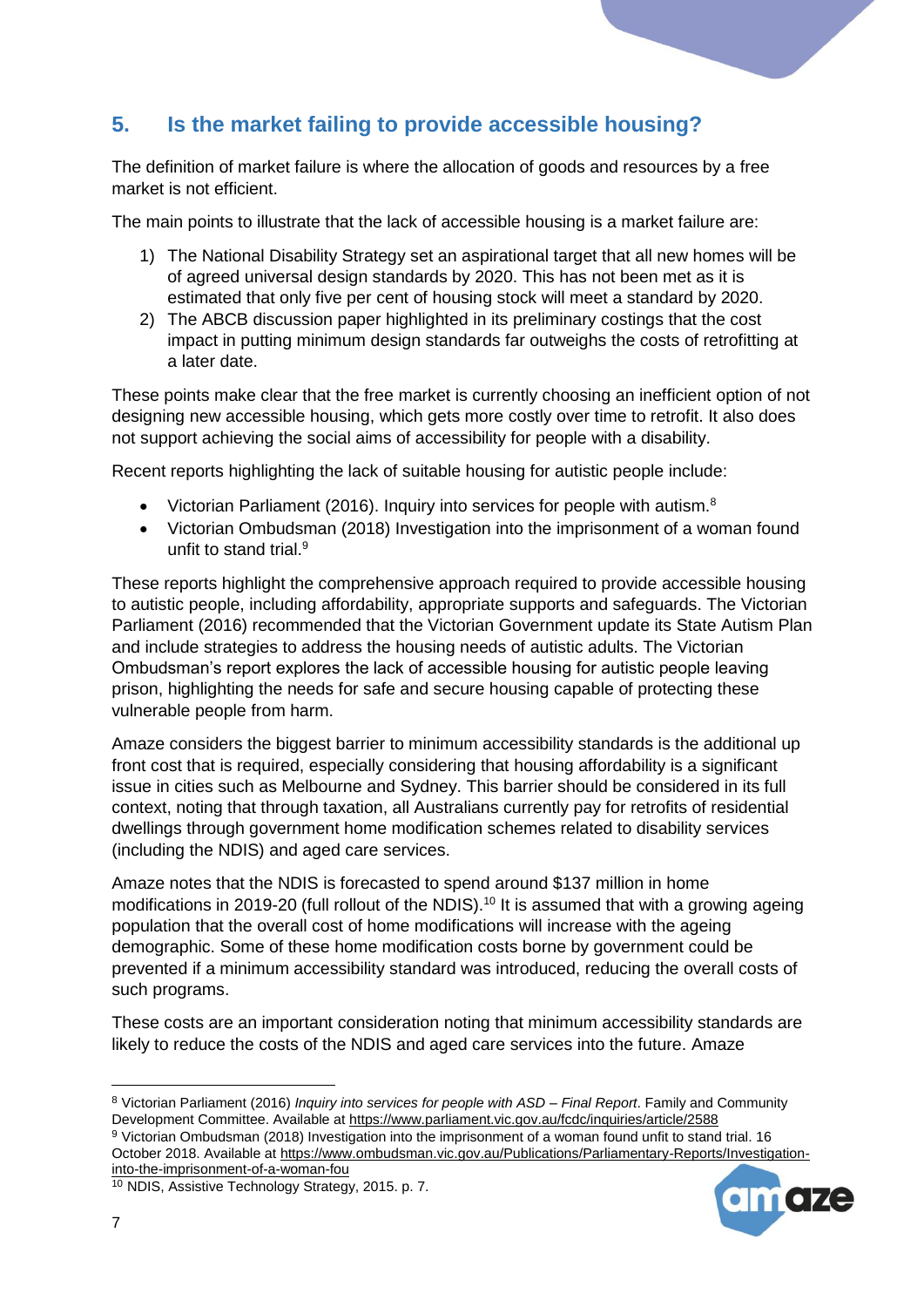recommends that the ABCB undertakes research to understand what governments pay towards home modification schemes.

It is important to note that minimum accessibility standards would not prevent all home modifications being required for people with a disability or the elderly. However, such minimum accessibility standards should aim to minimise the costs of retrofitting and home modifications, which the ABCB has done by analysing which requirements would be the most difficult to incorporate retrospectively.

Amaze also emphasises that 29% of participants in the NDIS identify autism as their primary diagnosis. If the insurance principles of the NDIS are to be met for this group – reducing social costs and maximising this groups social and economic independence - accessible housing for autistic people will be essential.

# <span id="page-7-0"></span>**6. Minimum accessibility standards to support the needs of autistic people?**

Consistent evidence is available regarding best practice in housing design for autistic people.<sup>11</sup> Best practice recognises that the needs of autistic people when accessing housing can vary significantly and that it may be difficult to identify concrete minimum requirements for all housing. However, the evidence does find that common measures to achieve accessibility may include:

- Involving potential occupants (and/or family/carers) in the design process as early as possible;
- sound proofing, limiting external noise to a prescribed level indoors;
- neutral flooring and coloring; and
- lighting prescriptions, including no fluorescent lighting and mandatory dimmer switches.

For further evidence regarding best practice in housing design for autistic people, we would encourage you to review the following papers:

- Brand A (2010). Living in the Community Housing Design for Adults with Autism. Helen Hamlyn Centre.
- Braddock and Rowell (2011), Making Houses that work: A resource Guide for families living with ASD and Co-occurring behaviours. Creative Housing Solutions and Rowell Brokaw Architects.
- Ahrentzen and Stelle (2009). Advancing Full spectrum Housing: Designing for Adults with Autism Spectrum Disorders. Phoenix, Arizona.<sup>12</sup>

In particular, the paper by Ahrentzen and Stelle (2009) outlines the following 10 design guidelines to meet some common needs of autistic people.

[http://parenttoparentnys.org/images/uploads/pdfs/Making\\_Homes\\_That\\_Work\\_A\\_Resource\\_Guide\\_\(2\).pdf;](http://parenttoparentnys.org/images/uploads/pdfs/Making_Homes_That_Work_A_Resource_Guide_(2).pdf) Ahrentzen and Stelle (2009). Advancing Full Spectrum Housing: Designing for Adults with Autism Spectrum Disorders. Phoenix, Arizona.  $12$  Ibid.



<sup>11</sup> Brand A (2010). Living in the Community – Housing Design for Adults with Autism. Helen Hamlyn Centre. Available at https://www.rca.ac.uk/documents/390/Living\_in\_the\_Community.pdf; Braddock and Rowell (2011), Making Houses that work: A resource Guide for families living with ASD and Co-occurring behaviours. Creative Housing Solutions and Rowell Brokaw Architects. Available at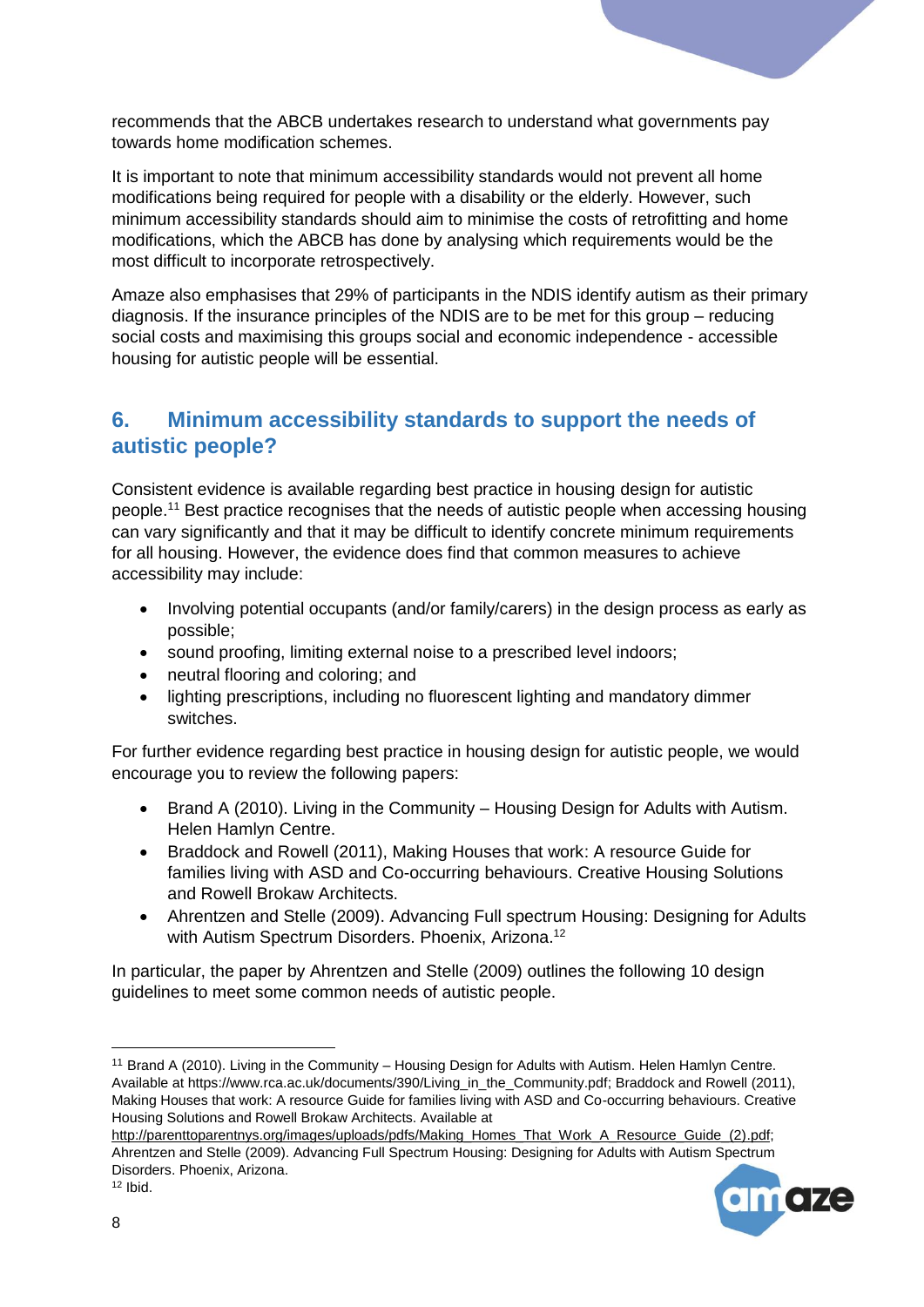

- 1. Ensure safety and security
- 2. Maximize familiarity, stability and clarity
- 3. Minimize sensory overload
- 4. Allow opportunities for controlling social interaction and privacy
- 5. Provide adequate choice and independence
- 6. Foster health and wellness
- 7. Enhance one's dignity
- 8. Ensure durability
- 9. Achieve affordability
- 10. Ensure accessibility and support in the surrounding neighbourhood.

#### **Options**

Minimum accessibility standards to support autistic people may include sound proofing, lighting and flooring/colouring. At the very least, these standards should be considered for common areas of apartment blocks to ensure that the apartment block is accessible for all.

If the view is taken that minimum accessibility standards are not capable of providing for the needs of autistic people (due to different characteristics and/or needs across the spectrum or due to current levels of evidence), consideration should be given to whether Livable Housing Design Guidelines could better articulate best practice in housing design to meet the needs of autistic people. If the latter approach is taken, Amaze submits that any minimum accessibility standards should require building professionals to have regard to these guidelines. These guidelines should be developed in partnership with autistic people, their carers and autism organisations.

Accordingly, we recommend that consideration be given to the RIA assessing the costbenefit of:

- incorporating into any minimum accessibility standards, minimum requirements in relation to sound proofing, lighting and flooring/colouring. At the very least, it should review the cost-benefit of these minimum requirements for common areas of apartment blocks; and/or
- requiring builders/professionals involved in home design to have regard to best practice guidelines (i.e. Liveable Housing design guidelines) for accessible housing design for autistic people (and people with other cognitive disabilities, and/or with intellectual disabilities or mental health conditions).
- The RIS should also consider the costs benefits of any minimum accessibility standards requiring building professionals to involve people with disability, including autistic people, and their families/carers in the design process as early as possible (to the extent possible).
- Given the evidence regarding the characteristics of accessible housing for autistic people is continually emerging, any minimum accessibility standards should include a requirement that the standards be reviewed every five years. This would enable the minimum accessibility standards to keep up to date with innovative practice and evidence.

# <span id="page-8-0"></span>**7. "Nothing about us without us"**

Amaze notes that at the consultation session it attended in Melbourne that the ABCB informed that it is unlikely to engage directly with the cohorts most likely to benefit from minimum accessibility standards, outside of current processes. Amaze understands the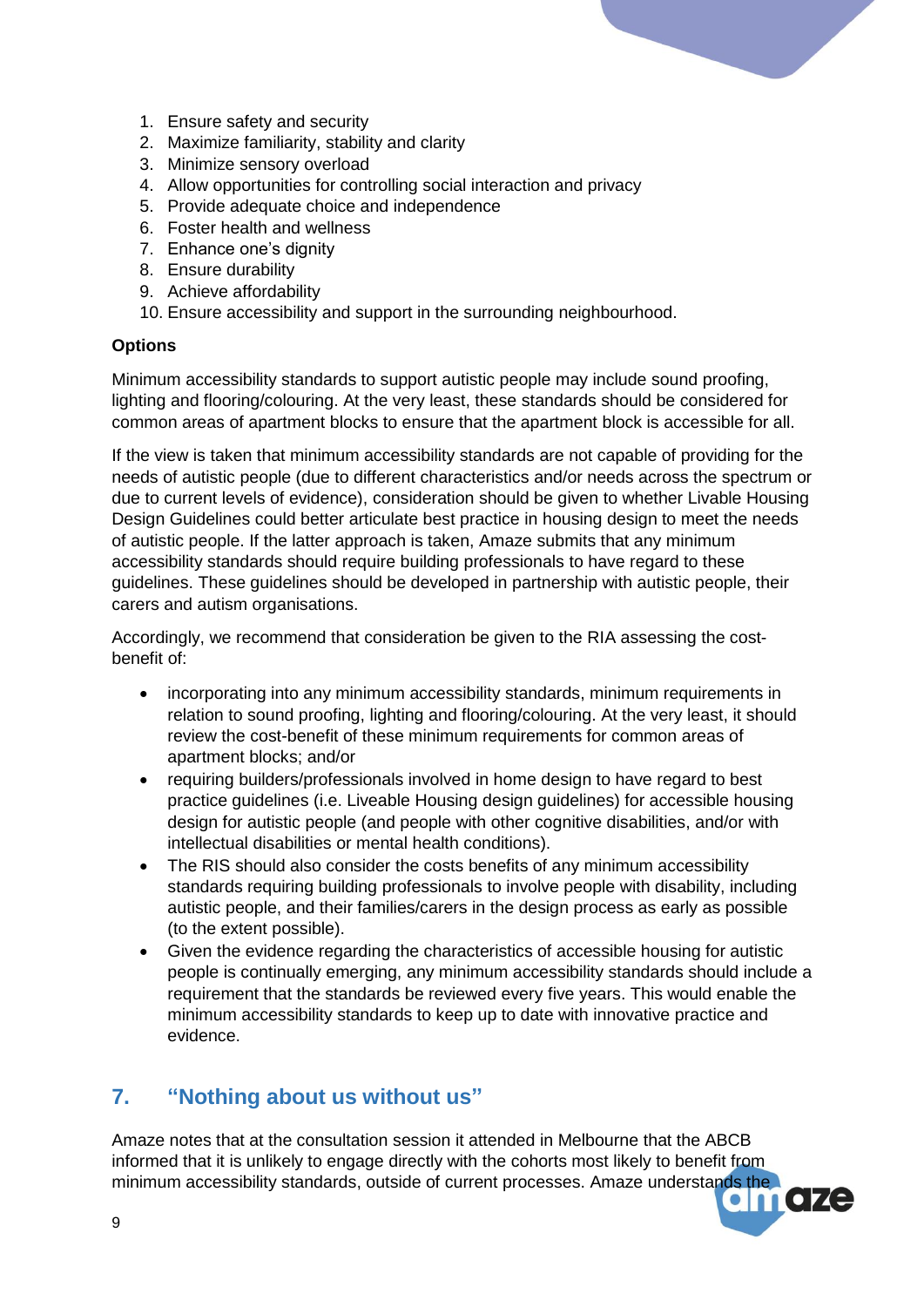premise that minimum accessibility standards would affect everyone who purchases a new dwelling, however the impact of improved accessibility of new residential dwellings will provide benefits for specific cohorts, namely people with a disability and the elderly.

Amaze embodies the motto "nothing about us, without us" and considers it critical that the ABCB finds avenues to directly engage with these groups as part of this consultation process. Suggestions include:

- Engage directly with the National Disability and Carers Advisory Council
- Provide options papers in more accessible and easy read formats
- Directly engage with peak bodies and other organisations to support getting the message out more broadly to target groups.

Simple measures such as these will ensure that these cohorts are properly engaged throughout the process.

# <span id="page-9-0"></span>**8. Suggestions of research to be included in the RIA**

At the ABCB consultation in Melbourne, the representative made clear that a focus would be on the cost benefits of a minimum accessibility standard.

As discussed above, Amaze would encourage the ABCB to review the literature regarding the benefits of accessible housing for autistic people.

Amaze has also found some evidence of the cost or savings that could be made by government as a by-product of a minimum accessibility standard, which is provided below:

#### <span id="page-9-1"></span>**8a. Social Isolation**

Accessibility is a significant factor in supporting inclusion of people, avoiding the impact of social isolation and loneliness. The 2009 report, *SHUT OUT: The experience of people with a disability and their families in Australia* highlighted that more than 27 per cent of submissions said that lack of access to buildings and facilities is a barrier to full participation in the community. This was not specific about whether this applied to public or residential buildings. However, it is known that accessible housing, and a choice in housing that enables people with disabilities to live as independently as possible, is essential to wellbeing, health, quality of life and prosperity. It is also conceivable that a lack of accessibility to residential dwellings could be a contributing factor to social isolation as it would prevent individuals that have inaccessible housing from visiting friends and family.

Evidence shows that high levels of autistic people are socially isolated. Researched commissioned by Amaze found that:

- 51.6% agreed or strongly agreed that they feel socially isolated;
- 40.6% that they have lost friends because of the way those friends have responded to their or their family member's autism;
- 39.3% that they sometimes feel unable to leave the house because they are worried about people behaving negatively towards them because of their or their family member's autism.<sup>13</sup>

**<sup>.</sup>** <sup>13</sup> Jones S et al. 2017, Experiences of Autistic People and their Families, Centre for Health and Social Research, Australian Catholic University.

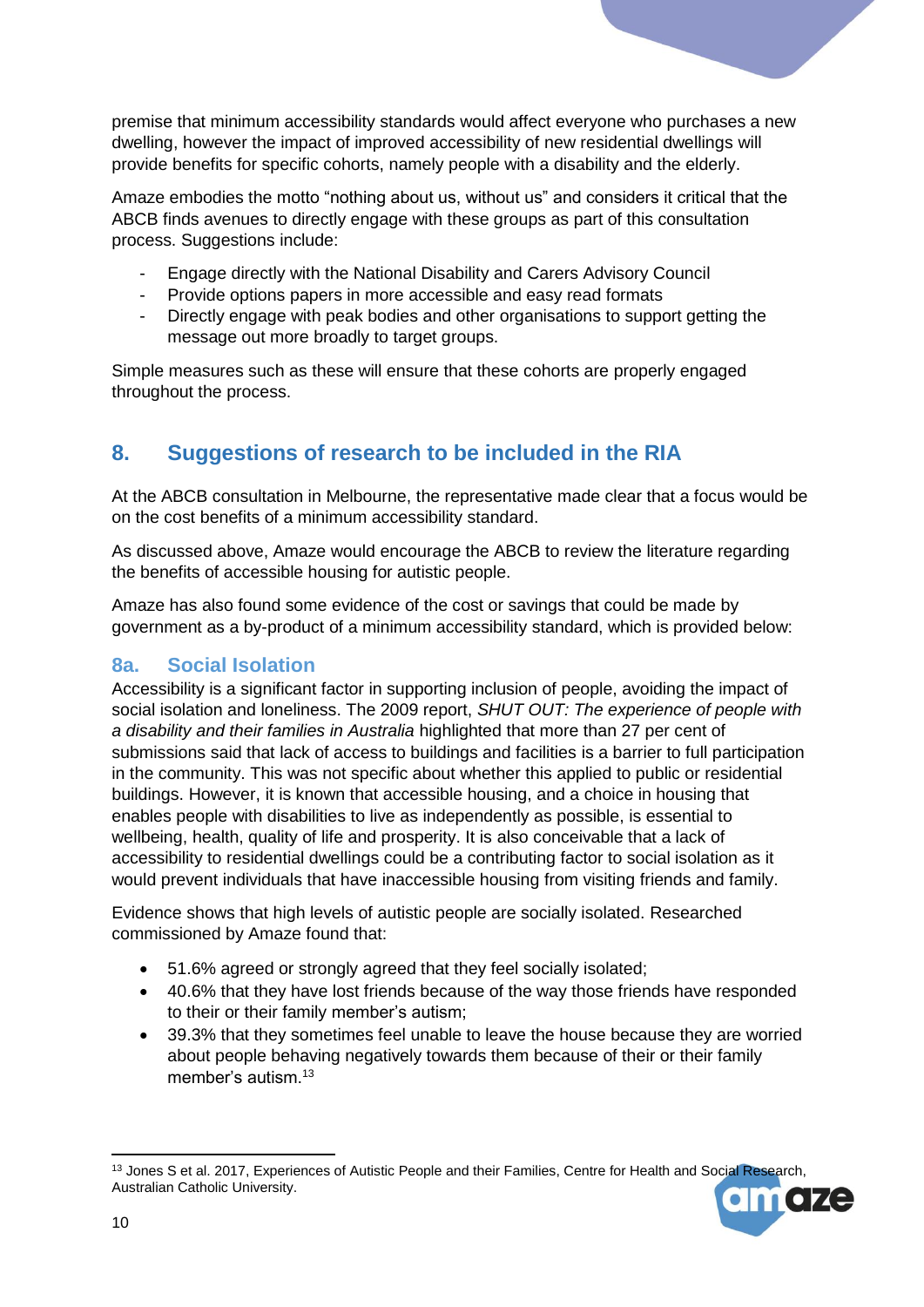Another study in 2013 found that almost 40% of autistic youth never got together with friends. Similarly, almost 50% of autistic young adults never received phone calls from friends and were never invited to activities by friends. Overall, almost one-third of autistic young adults were socially isolated, with no contact with friends, no phone calls, and no invitations to activities.<sup>14</sup> Amaze is not aware of any evidence that quantifies the impact of the built environment in contributing to social isolation for autistic people, however, it is likely to be a contributing factor given that autistic people can be sensitive to their surrounding environment.

In the UK, it has been reported that a leading cause of early death among autistic people is suicide.<sup>15</sup> A recent Swedish study found that adults with autism (and no additional learning disability) are over 9 times more likely, relative to the general population, to commit suicide.<sup>16</sup>

Social isolation is costly for the community as well. A US study in 2017 that examined US Medicare spending data found that the program spent \$1,608 more annually for each socially isolated older adult than it did for those in the connected category who had more typical levels of social contacts. This additional spending is comparable to what US Medicare pays for certain chronic conditions, such as high blood pressure and arthritis. Overall, a lack of social contacts among older adults is associated with an estimated \$6.7 billion in additional federal spending annually.<sup>17</sup>

Reducing barriers to inclusion through the built environment, such as minimum accessibility standards for residential dwellings would help support greater inclusion of people with a disability and reduce costs for the community as well.

## <span id="page-10-0"></span>**8b. The cost benefit of hospital in the home (HITH)**

Amaze considers that a potential by-product benefit of minimum accessibility standards would be the reduction in demand for our hospital services, as greater accessibility would enable people to be have their health needs supported through programs like HITH. Amaze notes a meta-analysis study, which concluded that the cost for HITH care was 73.5% compared to hospital based care.<sup>18</sup> This would be of greater importance in future years due to Australia's increasingly ageing population.

# <span id="page-10-1"></span>**9. Closing**

We thank you again for the opportunity to provide this submission. We look forward to reviewing the RIA once it is released.

If you have any questions or we can provide further information, please contact Braedan Hogan, Amaze's Manager, Public Affairs and NDIS Transition on (03) 9657 1650 or via email at [braedan.hogan@amaze.org.au.](mailto:braedan.hogan@amaze.org.au)

<https://www.aarp.org/content/dam/aarp/ppi/2017/10/medicare-spends-more-on-socially-isolated-older-adults.pdf> <sup>18</sup> Caplan G et al. *A meta-analysis of "hospital in the home"* Med J Aust 2012; 197 (9): 512-519. 2012. Found at: <https://www.mja.com.au/journal/2012/197/9/meta-analysis-hospital-home>



<sup>14</sup> Orsmond G et al. 2013 Social Participation Among Young Adults with an Autism Spectrum Disorder, published in: J Autism Dev Disord. 2013 Nov; 43(11): 2710–2719. Found at: <https://www.ncbi.nlm.nih.gov/pmc/articles/PMC3795788/>

<sup>15</sup> Cusack J et al 2017. Personal tragedies, public crisis – The urgent need for a national response to early death in autism. Autistica, supported by Deutsche Bank. UK.

<sup>&</sup>lt;sup>16</sup> Hirvikoski T et al 2015. Premature mortality in autism spectrum disorder. The British Journal of psychiatry, 207(5), cited in Cusack J et al 2017. Personal tragedies, public crisis – The urgent need for a national response to early death in autism. Autistica, supported by Deutsche Bank. UK.

<sup>&</sup>lt;sup>17</sup> Flowers L et al. 2017 Medicare Spends More on Socially Isolated Older Adults. Found at: